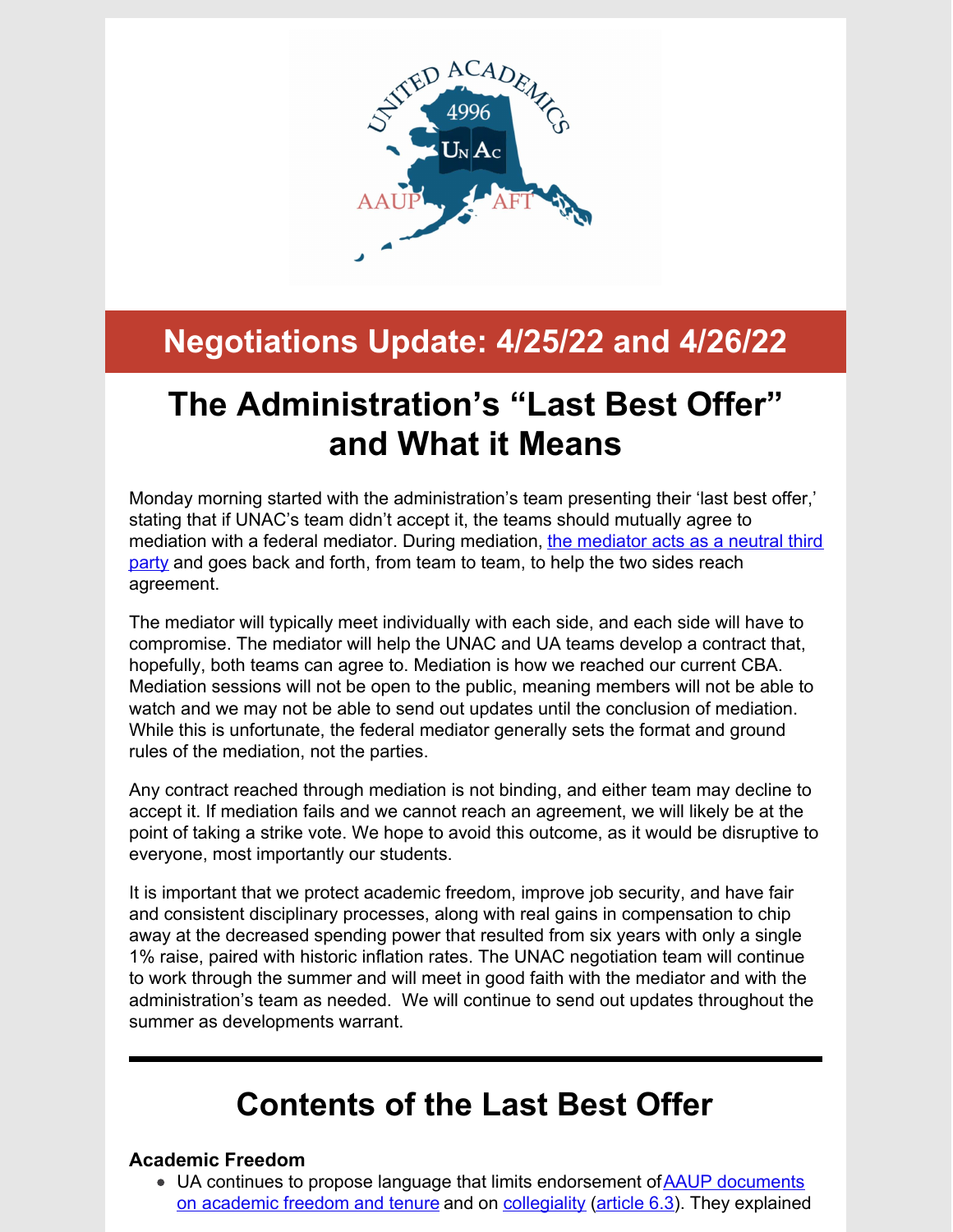at the table that they've added this limiting language because they are unhappy that UNAC has rightly referred to the AAUP documents in a matter currently in arbitration involving the dismissal of a tenured faculty member.

#### **Non-Tenure Track Bargaining Unit Members**

- UA continues to propose the exclusion of postdoctoral fellows in years 1-3 and visiting professors in year 1 from key articles (9: [Faculty](http://unitedacademics.net/wp-content/uploads/2022/04/UA-Package-10-Articles-6-9-10-11-13-15-16-17-redlined-against-CBA-Best-Final-2022.04.25.pdf) Statu[s,](http://unitedacademics.net/wp-content/uploads/2022/04/UA-Package-10-Articles-6-9-10-11-13-15-16-17-redlined-against-CBA-Best-Final-2022.04.25.pdf) 13: [Workloads,](http://unitedacademics.net/wp-content/uploads/2022/04/UA-Package-10-Articles-6-9-10-11-13-15-16-17-redlined-against-CBA-Best-Final-2022.04.25.pdf) 15: [Compensation](http://unitedacademics.net/wp-content/uploads/2022/04/UA-Package-10-Articles-6-9-10-11-13-15-16-17-redlined-against-CBA-Best-Final-2022.04.25.pdf)). The administration's bargaining team has provided no compelling justifications for why these bargaining unit members should not have workloads, annual evaluations, minimum salaries or annual compensation increases, but continue to insist on this in their [proposals.](https://files.constantcontact.com/4d5d67b2801/b7768dbb-c2c5-4cf5-acd2-e29c31e97af2.pdf) A 2018 Alaska Labor Relations Agency decision (page 8) clearly states that these faculty belong in our bargaining unit from the first day of employment, just like other members.
- The possibility of multi-year contracts for non-tenure track faculty, but only at the discretion of administrators, and only for research faculty who attain multi-year grants ([Article](http://unitedacademics.net/wp-content/uploads/2022/04/UA-Package-10-Articles-6-9-10-11-13-15-16-17-redlined-against-CBA-Best-Final-2022.04.25.pdf) 9). This proposal leaves out over 200 non-tenure track faculty members who teach and do clinical work for our UA students. Current contract language already allows for this and UNAC continues to advocate for a codified, systematic framework for our non-tenure track members to earn multi-year contracts.
- Added an appeals process for non-tenure track faculty standing for promotion [\(Article](http://unitedacademics.net/wp-content/uploads/2022/04/UA-Package-10-Articles-6-9-10-11-13-15-16-17-redlined-against-CBA-Best-Final-2022.04.25.pdf) 9).
- Eliminated the 'five years in rank' requirement for non-tenure track faculty to stand for promotion [\(Article](http://unitedacademics.net/wp-content/uploads/2022/04/UA-Package-10-Articles-6-9-10-11-13-15-16-17-redlined-against-CBA-Best-Final-2022.04.25.pdf) 9)

#### **Compensation**

- 3% increase to minimum salaries, [excluding](http://unitedacademics.net/wp-content/uploads/2022/04/UA-Package-10-Articles-6-9-10-11-13-15-16-17-redlined-against-CBA-Best-Final-2022.04.25.pdf) postdocs in their first 3 years (Article 15)
- $\bullet$  Salary increases ONLY if the legislature appropriates the money by July 1, 2022; July 1, 2023; July 1, 2024. If the legislative sessions and budget discussions continue past July 1, or if our new CBA isn't TA'd in time, no retroactive salary increases would be allowed, lowering the actual % increase faculty members would earn ([Article](http://unitedacademics.net/wp-content/uploads/2022/04/UA-Package-10-Articles-6-9-10-11-13-15-16-17-redlined-against-CBA-Best-Final-2022.04.25.pdf) 15).
	- FY23: 3%
	- FY24: 2.5%
	- FY25: 2%
- No market increases, including no formerly promised year 2 & 3 of the market adjustment study done several years ago during the Jim Johnsen presidency when many of our members received letters heralding a welcome market salary adjustment. UA canceled the adjustments after the first installment. [\(Article](http://unitedacademics.net/wp-content/uploads/2022/04/UA-Package-10-Articles-6-9-10-11-13-15-16-17-redlined-against-CBA-Best-Final-2022.04.25.pdf) 15).
- No equity adjustment funds (Article 15)
- No increases to chair, summer, or overload pay (Article 15)

#### **Benefits**

- Increase of pension wage base employer contribution cap from \$42,000 to \$52,000. This is still \$95,000 below the social security wage base cap, meaning everyone making over \$52,000 is getting far lower employer contributions to retirement than they would under the social security system [\(Article](http://unitedacademics.net/wp-content/uploads/2022/04/UA-Package-10-Articles-6-9-10-11-13-15-16-17-redlined-against-CBA-Best-Final-2022.04.25.pdf) 16).
- Refusal to include the date for BOR policy [regarding](https://www.alaska.edu/bor/policy/04.06-Benefits and Leave.pdf) [education](https://www.alaska.edu/bor/policy/04.06-Benefits and Leave.pdf) benefits (04.06.010) or geographic [differentials](https://www.alaska.edu/bor/policy/04.06-Benefits and Leave.pdf) (04.05.070). This is important because BOR policy can be changed, and if no date is included in the CBA, faculty would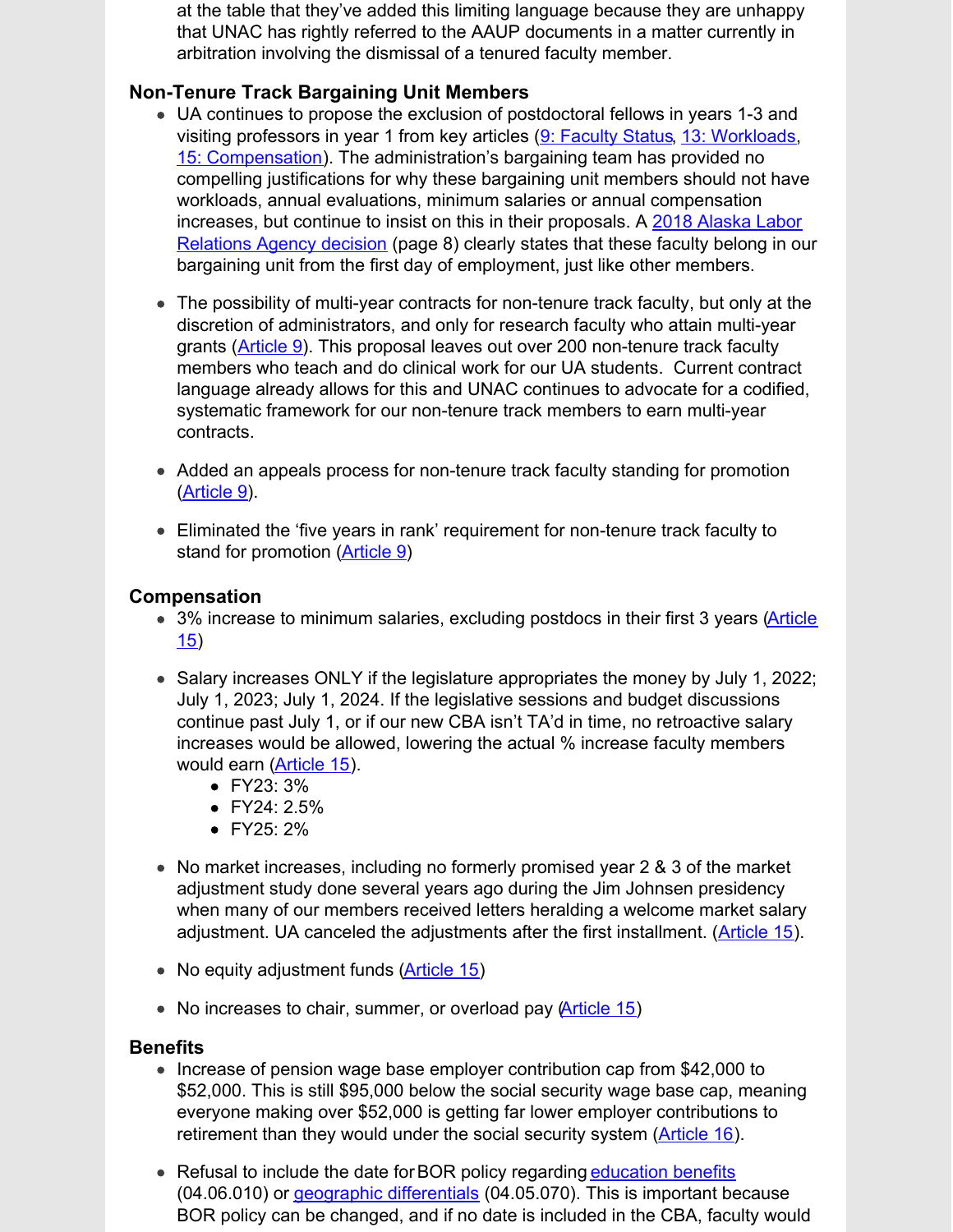be subject to any negative changes that might happen with that policy.

### **Concessions in Their Package**

#### **Furloughs**

Thanks to faculty member actions, including participation in our "no furloughs" letter writing campaign and hanging fliers around worksites, as well as student newspapers at UAA and UAS publishing ads against furloughs, the administration's bargaining team has removed all mention of furloughs from their most recent package proposal. This is all thanks to your actions against adding furloughs to the CBA.

#### **Salary Increases**

Again, thanks to faculty member actions, including participation in our "fair compensation" letter writing campaign and hanging fliers around worksites, the administration's team finally moved a bit on their compensation proposals. As listed above, their proposed salary increases do not come close to matching current inflation rates, but they do show that movement is possible.

Unfortunately, their proposal puts these salary increases at risk by needlessly adding new language that ties the raises to the whims of legislative processes; a dysfunctional legislature that fails to pass a budget by July 1 in FY 24 and 25 would result in lost salary increases for faculty, and if our impending mediation doesn't wrap up in time for legislative appropriation before July 1, 2022, the administration's proposed 3% increase will not happen.

[Interestingly,](https://alaska.edu/pres/communications/4.25.22 Update on UNAC.pdf) President Pitney publicly announced in her April 25 email to the UA community that staff will also get the raises her team has proposed for UNAC faculty, but only if the new CBA is TA'd and the money is appropriated before July 1. She could put in a budget request at any time for increased staff and faculty raises. It doesn't have to wait for a new CBA, and staff and faculty don't need to be tied together. UNAC supports higher wage increases for staff, too, but is not legally empowered to negotiate for them. President Pitney's proposal proves the research showing that "When union density is high, nonunion workers benefit, too, because unions effectively set broader standards—including higher wages," (Economic Policy Institute, [December](https://www.epi.org/publication/unions-and-well-being/) 15, 2021). Perhaps staff should unionize too?

#### **UA Contributions to Pension Plans**

As mentioned above, their proposal moved in a positive direction on pension plan [contributions](https://www.ssa.gov/oact/cola/cbb.html) from UA, but it still places the cap well below the current social security cap of \$147,000 and below the average faculty salary of \$84,000.

## **Progress Since President Pitney's March 23 email**

It's important to note that in the month of April, we made progress in bargaining by holding off on mediation while trying to reach agreement:

- We TA'd three more articles.
- We will enter mediation without having to agree to their earlier demands that we forgo our legal right under Alaska Statute to consider this as part of the required process leading to a strike vote.
- The administration's team moved in our direction on salary increases and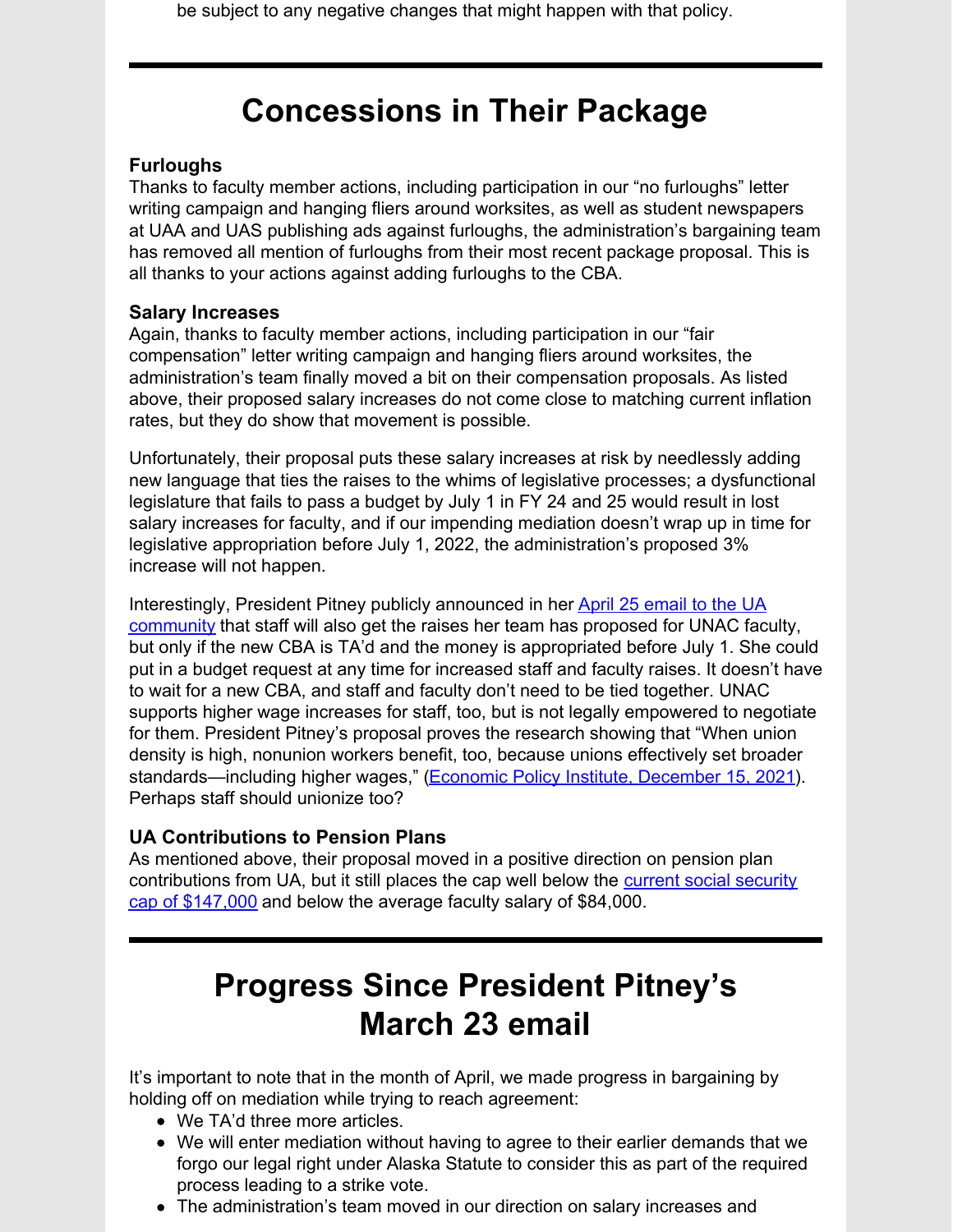### **We Could Have TA'd at Least One More Article on Tuesday**

On Tuesday morning, UNAC's team said we couldn't agree to the administration's last best offer due in part to some of the non-monetary and monetary items their team continues to propose as new language in the CBA.

Since the administration's team had said they would be willing to receive new proposals from UNAC while we wait for mediation, UNAC prepared and presented new proposals on [Article](http://unitedacademics.net/wp-content/uploads/2022/04/Article-6-UNAC-counter-4-26-22.pdf) 6: Academic Freedom and Responsibility, [Article](http://unitedacademics.net/wp-content/uploads/2022/04/Article-10-UNAC-Counter-4-26-22.pdf) 10: Reduction in Force Due to [Discontinuance](http://unitedacademics.net/wp-content/uploads/2022/04/Article-17-UNAC-Counter-4-26-22.pdf) or Reduction of Program, **[Article](http://unitedacademics.net/wp-content/uploads/2022/04/Article-11-UNAC-Counter-4-26-22.pdf) 11:** Disciplinary Action, and **Article** 17: Working Conditions.

Despite our article 10 proposal being *identical* to their latest article 10, which was included in the administration team's latest package proposal, they declined to TA it as a solo article. At that point, it became clear to UNAC's team that the administration's team does not actually want to continue trying to make progress while waiting for a mediator.

As an effort to act in good faith, our team proposed meeting again on May 9 and 10; their team tentatively agreed to May 9 but was reluctant to set any future dates before hearing from the mediator.

### **The Bottom Line**

We all want bargaining to be over. The sessions have been ugly. We want a new contract. However, the new contract has to be one the voting membership will approve, meaning it needs to be fair and competitive, with a better compensation package, inclusion of all bargaining unit members, fair and consistent discipline guidelines, protection of academic freedom and tenure, and better job security for our non-tenure track members.

Our new contract needs to help provide a positive future and ensure that the missions of our universities can be upheld through the essential work faculty perform.

We will continue to bargain, will work with the mediator in good faith, and will pursue next steps if they become necessary. We want to achieve a fair and competitive contract for faculty. Faculty working conditions are student learning conditions.

# **How You Can Help Your Team**

- Keep checking your email over the summer
	- We'll keep communicating with you and will be planning future actions.
	- Be ready to participate!
- Write your own letters to [members](https://www.alaska.edu/bor/members/board-contact-info/index.php) of the BOR and [President](mailto:ua.president@alaska.edu) Pitney related to bargaining issues of concern to you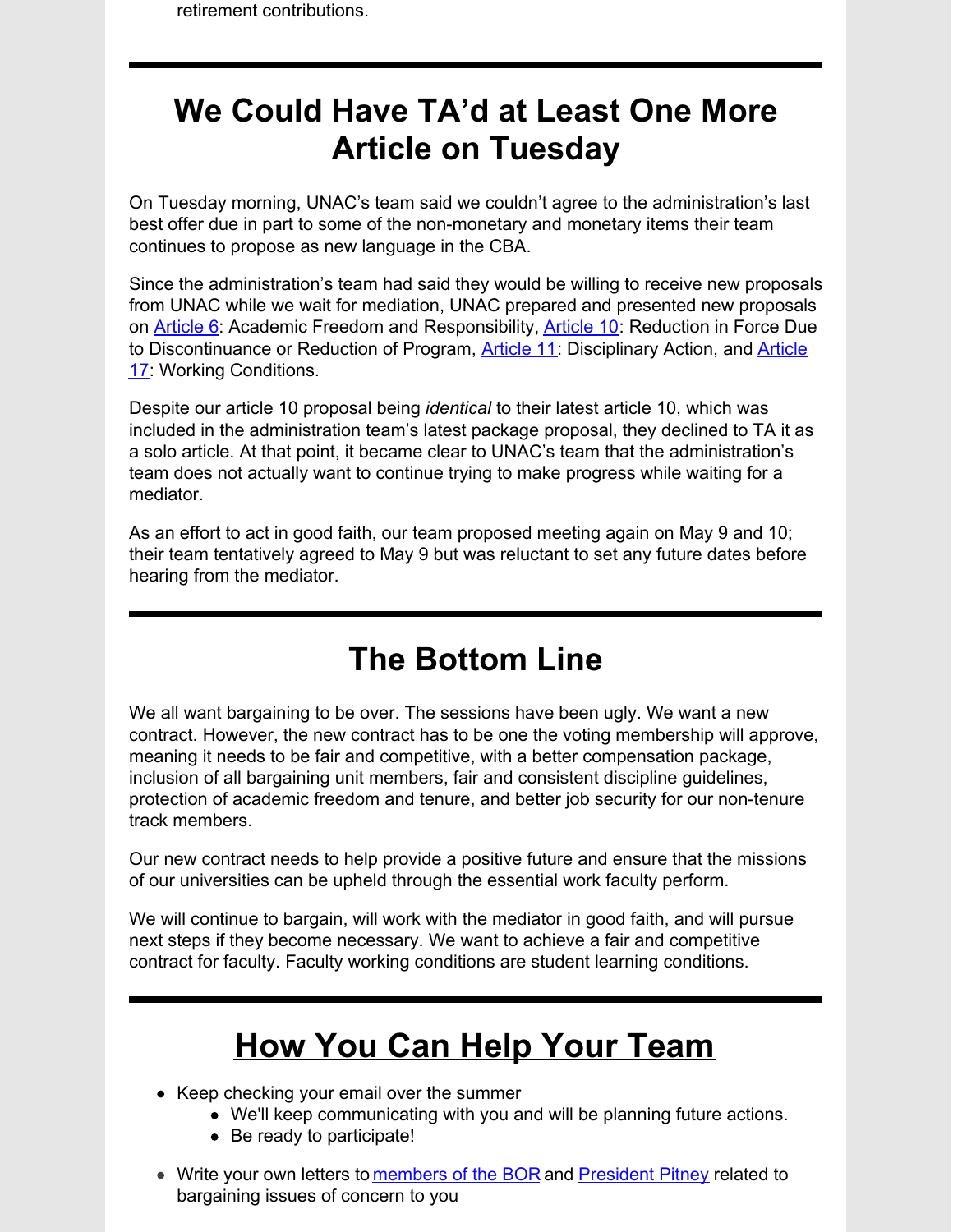- Plan a local sign-waving event or informational picket with colleagues at your worksite or MAU. Contact your Org VP and/or office staff for guidance and help publicizing
	- The BOR meets in person at UAA on June 2!
- Keep using our **Zoom profile [pictures](http://unitedacademics.net/social-media-and-zoom-profile-pictures-and-backgrounds/)** when attending bargaining and other work meetings
- Follow us on social media share our FB posts and our retweet our Tweets: **[Twitter](https://twitter.com/unac4996AK), [Facebook](https://www.facebook.com/profile.php?id=100075903454358)**
- Contribute your own [testimony](https://docs.google.com/forms/d/e/1FAIpQLSfdo6OlCAG4D5HklR9Rq2t0iRCu4xQhSiWyz2orYK7aTgQ6Tw/viewform?usp=sf_link) to our social media campaign

### **Faculty are Essential to the Health and Success of the UA System and the Universities' Missions**



# **FACULTY WORKING CONDITIONS ARE STUDENT LEARNING CONDITIONS**

**Zoom and Social Media Graphics**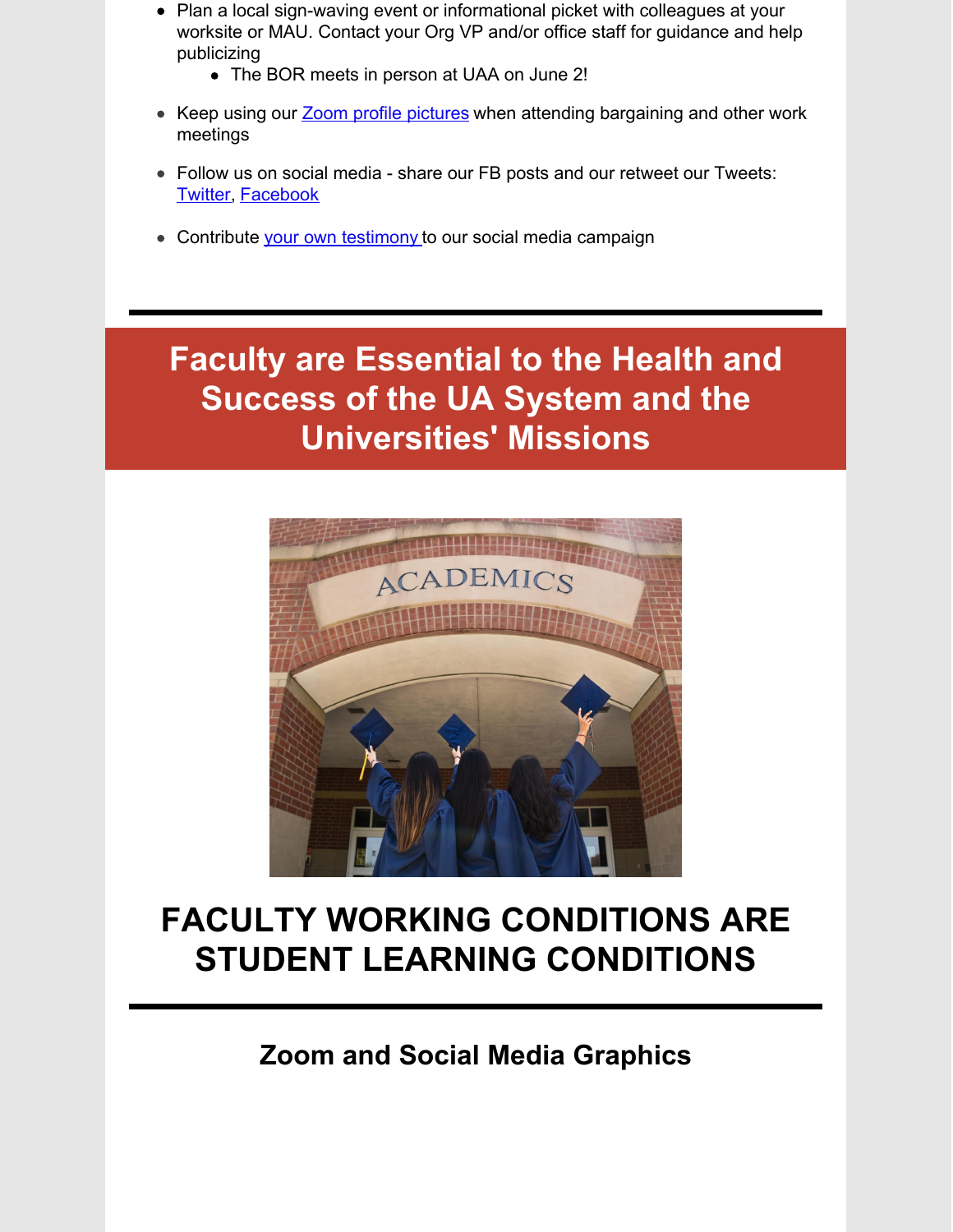

### **UNAC NEGOTIATION TEAM CONTACTS**

Lead Negotiator - Tony Rickard, Ph.D. UAF tony.rickard@unac4996ak.com

> President - Abel Bult-Ito, PhD abel.bult.ito@unac4996ak.com

UAA Representative - Tara [Palmer](mailto:tmsmith@alaska.edu) tara.palmer@unac4996ak.com

UAS Representative - Jill Dumesnil, PhD jill.dumesnil@unac4996ak.com

UAF Representative - Kris Racina kris.racina@unac4996ak.com

Extended Sites Representative - Andy Anger (UAF CTC) andy.anger@unac4996ak.com

> Contract Manager - [Melanie](mailto:melanie.arthur@unac4996ak.com) Arthur, Ph.D. melanie.arthur@unac4996ak.com

Organizing Manager - Kate [Quick,](mailto:kate.quick@unac4996AK.com) MFA kate.quick@unac4996ak.com